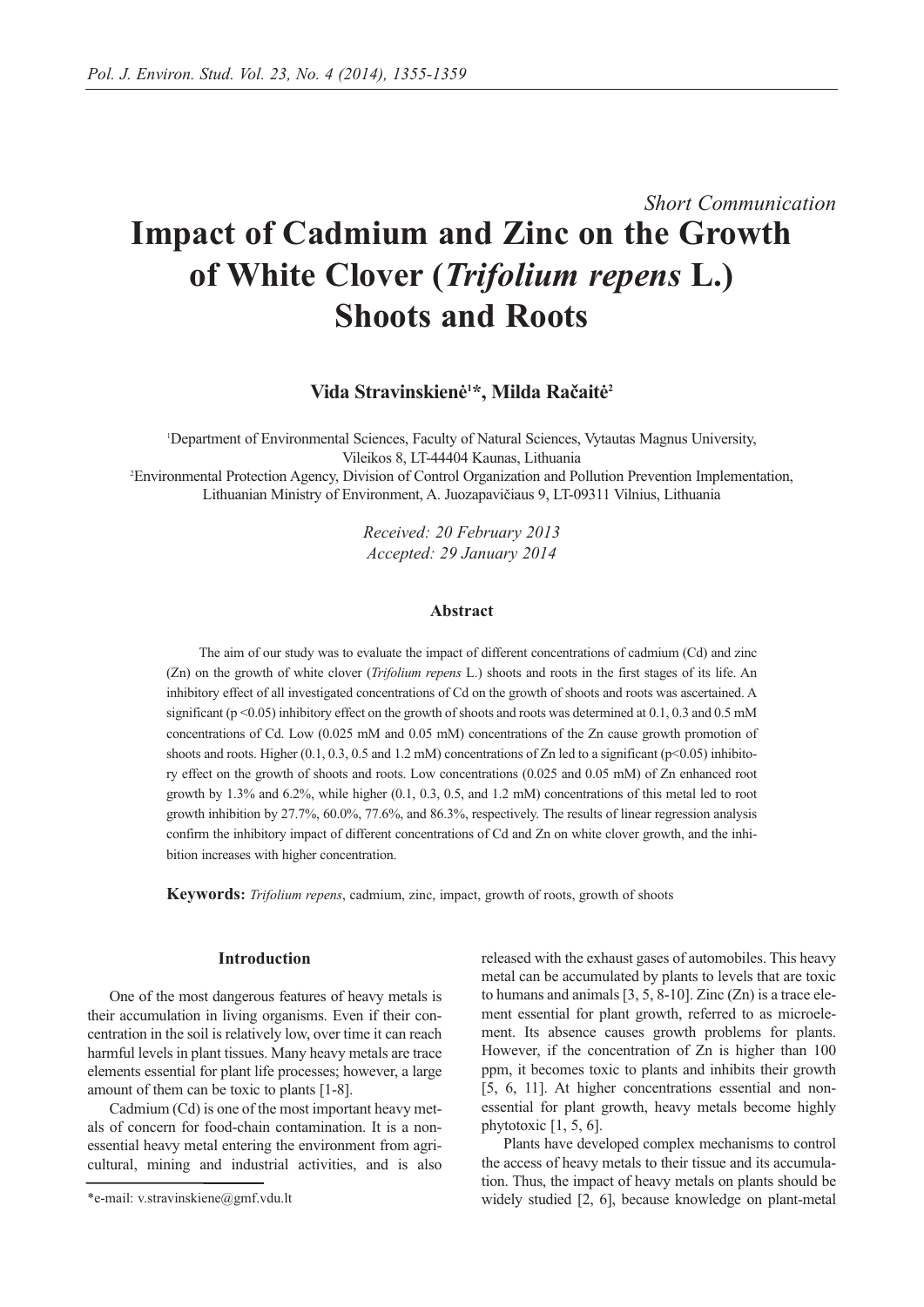tal safety [3, 12, 13]. Plants are among the most sensitive indicators of environmental pollution by heavy metals [14]. A lot of studies have been carried out and research papers examining the impact of heavy metals on different plant species have been published [3, 5, 7, 9, 11, 15]. There are some papers on the effect of heavy metals and the environmental stress caused by this effect on *Trifolium repens* growth and development [16-19]. However, the impact of different concentrations of cadmium and zinc on the growth of white clover (*Trifolium repens* L.) in the beginning stages of their development has not been studied. Thus, the goal of the present study was to determine the effect of cadmium and zinc on white clover growth at early stages of development.

## **Experimental Procedures**

The experiments were carried out in the laboratory of Biotesting and Environmental Bioindication at the Faculty of Natural Sciences, Vytautas Magnus University, under controlled conditions in 2011-12. The seeds of white clover (*Trifolium repens* L.) were selected for the study of plant sensitivity to the impact of heavy metals cadmium (Cd) and zinc (Zn). This plant species was chosen owing to good germination of seeds and the rather fast growth of seedlings, as well as because the sensitivity of white clover to environmental stress caused by the impact of Cd and Zn remains insufficiently investigated.

The impact of Cd on the growth of *Trifolium repens* has been studied at 0.025, 0.05, 0.1, 0.3, and 0.5 mM concentrations of cadmium hydrosulphate  $(CdSO<sub>4</sub>·8/3H<sub>2</sub>O)$ . The impact of Zn has been studied at 0.025, 0.05, 0.1, 0.3, 0.5, and 1.2 mM concentrations of zinc hydrosulphate  $(ZnSO<sub>4</sub>·7H<sub>2</sub>O).$ 

The seeds were germinated at different concentrations of Cd and Zn in Petri dishes. The control plants were grown in distilled water. Cotton wool was placed in Petri dishes, and filter paper was laid over the wool layer. To each dish 70-80 ml of the prepared solution of heavy metal salts was added. Then 30 healthy-looking seeds of *Trifolium repens* of similar size were evenly spread on each Petri dish.

When the seeds were sown, Petri dishes were covered and placed to germinate for 24 hours in a thermostat with a constant temperature of 23±2ºC. During 24 hours of germination Petri dishes were kept covered in total darkness. After germination of the seeds the dishes were uncovered. After a 96-hour cultivation period, the length of shoots and roots was measured. The experiments were repeated 6 times; the total number of measurements amounted to 5,460.

Statistical analysis and presentation of the obtained data on the growth of shoots and roots was performed and compared with the growth in the control using STATISTICA 6.0 processing software. The dependence of the average length of shoots and roots on the concentrations of investigated heavy metals was assessed using linear multiple regression analysis, expressed by the following equation:

$$
y = a + b \cdot x \tag{1}
$$

...where:  $y$  – dependent variable,  $x$  – independent variable, *a* and *b* – coefficients.

The statistical significance of the weighted averages of the obtained growth parameters was determined using a ttest [20]. Data on the means of investigating parameters with confidence limits  $(\pm SE)$  are presented in the figures.

## **Results and Discussion**

It was found that the average length of *Trifolium repens* shoots growing in different concentrations of cadmium varies from 2.4±0.6 to 26.5±2.5 mm. The average length of the control shoots is  $27.5\pm3.5$  mm. The growth inhibition of white clover shoots was determined even at the lowest (0.025 and 0.05 mM) Cd concentrations (Fig. 1A).



Fig. 1. Mean length of *Trifolium repens* L. shoots (A) and roots (B) grown at different Cd concentrations.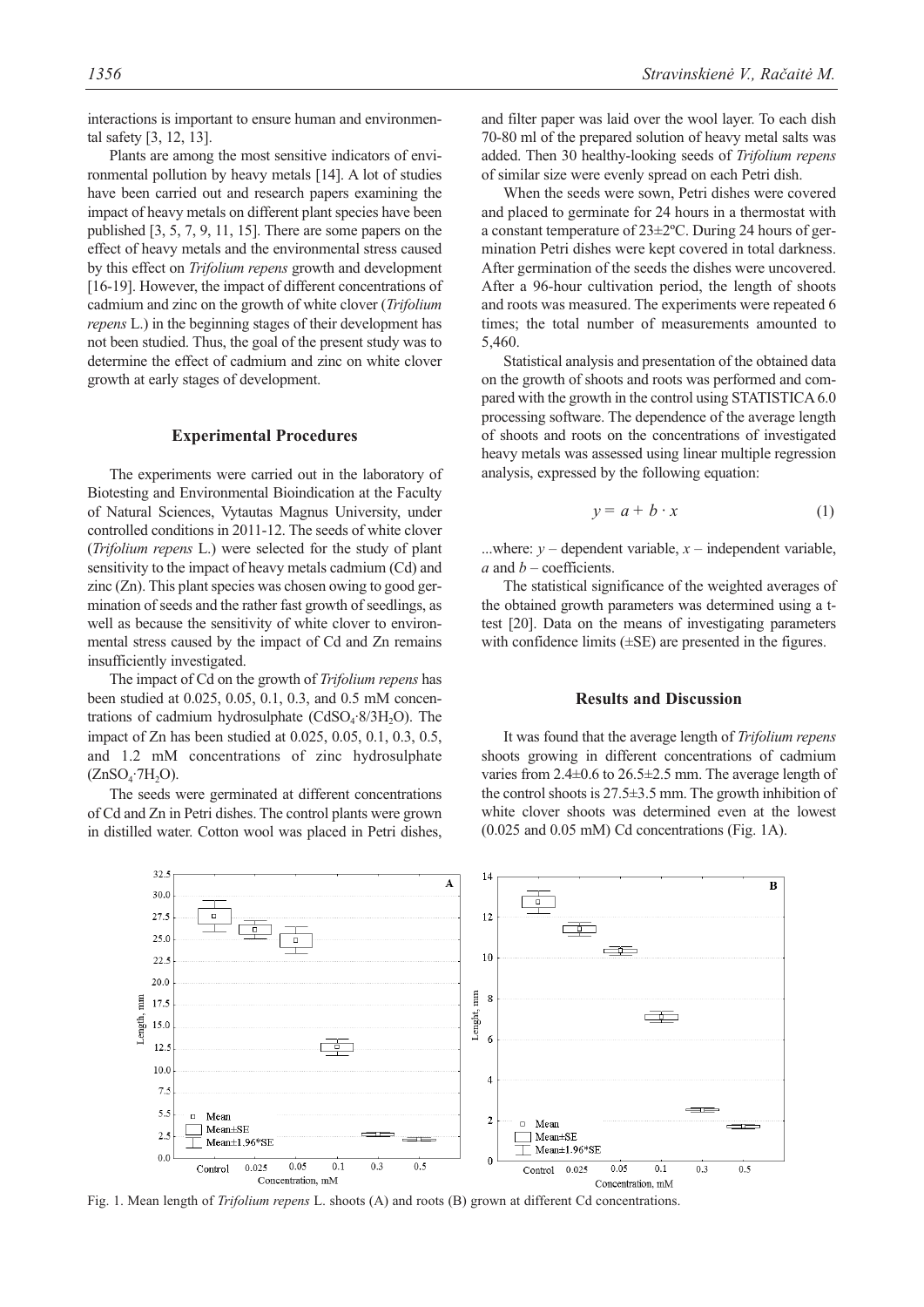As compared to the control, the growth inhibition of shoots by 2.3% in the case of 0.025 mM concentration of Cd and by 12% at 0.05 mM concentration was determined. However, these effects are not statistically significant. At higher (0.1 and 0.3 mM) concentrations of Cd, inhibition effect was stronger – in both cases a decrease of the growth of shoots was ascertained. When the concentration of Cd was 0.1 mM, the average length of shoots  $(13.2\pm1.9 \text{ mm})$ was 2 times, while at 0.3 mM concentration the average length of shoots (2.7±0.9 mm) was even 10 times shorter as compared to the control. A statistically significant ( $p \leq$ 0.05) inhibitory effect on the growth of shoots was recorded at 0.1, 0.3, and 0.5 mM concentrations of cadmium; the inhibition effect comprises 54.0%, 91.9%, and 95.8%, respectively, as compared to the control.

Similar results were obtained by Anuradha and Rao [15], who stated that the toxicity of Cd inhibits seed germination by 57% in radish (*Raphanus sativus* L.). Several studies point out that Cd at concentrations from 0.3 mM to 1 mM can cause growth reduction due to alterations in the photosynthetic apparatus of plants [5, 21-23].

As in the case with the growth of *Trifolium repens* shoots, a decrease in the growth of roots at all concentrations of cadmium was recorded (Fig. 1B). The inhibitory effect of Cd on the growth of roots was stronger than on the growth of shoots. Average lengths of roots grown in different concentrations of Cd varied from 1.6±0.2 to 11.5±0.8 mm. The average length of the control roots comprises  $12.3 \pm 1.3$  mm. When compared to the control, an inhibitory effect of 12.5% on the growth of roots even at the lowest (0.025 mM) concentration of Cd was recorded.

In the case of 0.05 mM concentrations of Cd hydrosulphate, an inhibitory effect on the root growth reached 15.8% as compared to the control. In cases of higher concentrations of Cd salts (0.1, 0.3, and 0.5 mM), the inhibitory effect was strong and statistically significant  $(p < 0.05)$  – decreases in root length by 45.4%, 82.2%, and 85.7%, respectively, were detected in comparison to the control. This result indicates that with increasing Cd concentration, growth of the roots of *Trifolium repens* slows down and their length decreases. This result corroborates the findings of other researchers [24], showing that heavy metals cause the inhibition of root growth. Inhibition of root growth and the reduction of photosynthetic pigment production were also determined by many authors [5, 14, 25, 26], and were often used as parameters for the risk assessment of heavy metals. According to literature [27], even very low Cd concentrations are toxic and reduce plant growth, such as root and shoot length, as well as fresh and dry weight of roots and shoots. The results of many studies have shown that plant growth inhibition and damage to photosynthetic apparatus are common features caused by toxic heavy metal exposure [1, 3, 6, 28].

The investigation of the Zn impact on *Trifolium repens* has indicated that the mean lengths of shoot ranged from 8.4 $\pm$ 1.2 to 32.5 $\pm$ 3.1 mm. Average lengths of the control shoots comprised 31.6 $\pm$ 2.5 mm. The inhibitory effect of Zn on the growth of white clover shoots was considerably lower in comparison with the effect of cadmium (Fig. 1A). Inhibitory effects on shoot growth by 3.7% were determined at 0.1 mM concentration, by 22.3% at 0.3 mM concentration, and by 49.4% at 0.5 mM concentration of zinc (Fig. 2A).

The greatest (by 73.5%) inhibitory effect on the growth of white clover shoots was determined at the concentration of 1.2 mM Zn. In all replications of the experiment the inhibitory effect of Zn on the growth of shoots was statistically significant ( $p < 0.05$ ). Many authors point out that even trace elements essential for plant growth become toxic at higher concentrations [3, 6, 9, 14].

In contrast to the inhibitory effect of low concentration of Cd on the growth of shoots, only a growth promotion was determined at 0.025 and 0.05 mM concentrations of Zn. This may be explained by the fact that Zn is essential for plant growth [4]; therefore, low concentrations of Zn can stimulate growth. Moreover, a similar promotional effect of Zn on lettuce (*Lactuca sativa* L.) and spinach (*Spinacia oleracea* L.) was detected [28].



Fig. 2. Mean length of *Trifolium repens* L. shoots (A) and roots (B) grown at different Zn concentrations.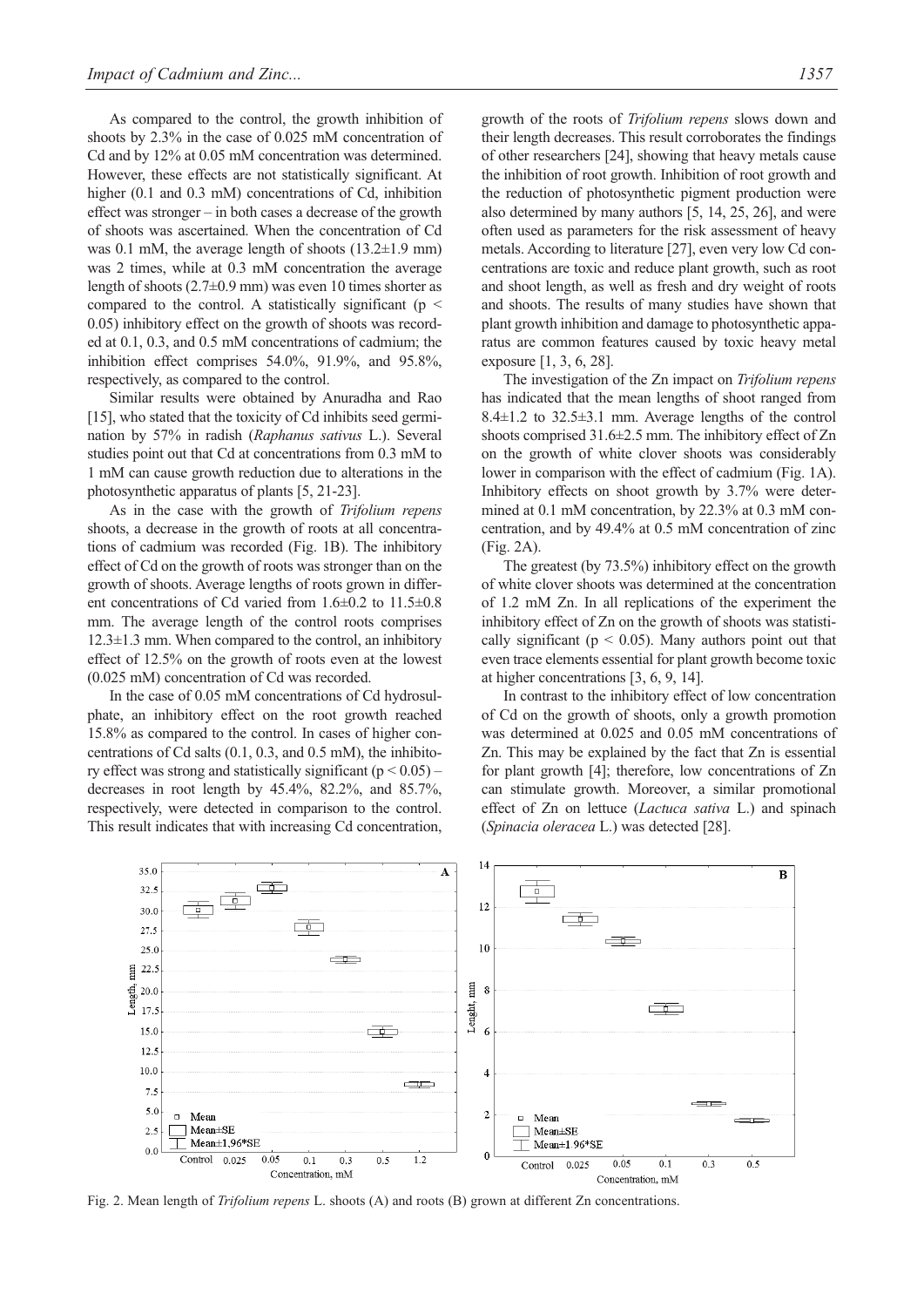

Fig. 3. Dependence of mean length of shoots (A) and roots (B) on different concentrations of Cd (1) and Zn (2); each mean value was estimated from 180 measurements.

Mean lengths of *Trifolium repens* roots after 96 h cultivation at different concentrations of Zn (Fig. 2B) ranged from 1.9±0.3 to 14.2±0.5 mm. Mean lengths of the control roots comprised 13.2±0.2 mm. The effect of Zn on white clover root growth was not as toxic as the effect of Cd (Fig. 1B). The impact of Zn on *Trifolium repens* growth can be even stimulatory. A statistically significant ( $p < 0.05$ ) promotion of root growth by 6.2% at 0.05 mM concentration of Zn salt was determined. This stimulatory effect on root growth could be explained by minimally required plant nutrients, which were obtained from zinc [27].

Higher concentrations of Zn (surplus doses of this element) inhibited the metabolism of plants and caused significant negative effects of Zn on the growth of roots. Many vital functions of plants are disrupted, exceeding allowable limits of trace elements. The growth of white clover roots in the lowest Zn concentrations of 0.025 mM was stimulated by only 1.3%, while the growth promotion effect of white clover root by 6.2% at 0.05 mM concentration of Zn was statistically significant  $(p<0.05)$ , as compared to the control. However, higher (0.1, 0.3, 0.5, and 1.2 mM) concentrations of Zn showed statistically significant inhibitory effects by 27.7%, 60.2%, 77.6%, and 86.3%, respectively. As mentioned by different investigators [1, 28], growth inhibition of plants is caused by the impact of heavy metals, which as micro-elements are required only in traces, but in high concentrations inhibit metabolism and reduce growth of shoots and roots in length. The investigation of Zn's effect on *Mentha spicata* L. revealed that root length of the plant, as compared to the control, decreased by almost half in growth medium with 6  $\mu$ M zinc [7].

Results of linear regression analysis expressed by multiple regression models (Fig. 3) confirm that in most cases of our experiments the impact of different concentrations of Cd and Zn was inhibitory on white clover growth, and the inhibition effect increases with the increase of concentration. The significant relationships were revealed between average lengths of shoots (Fig. 3A) and different concentrations of Cd and Zn ( $R^2 = 0.90$  and  $R^2 = 0.80$ , respectively; p<0.05), as well as between average length of roots (Fig. 3B) and different concentrations of investigated metals  $(R^2)$  $= 0.89$  and R<sup>2</sup> = 0.86, respectively; p<0.05).

## **Conclusions**

An inhibitory effect of all assessed concentrations of Cd on the growth of white clover (*Trifolium repens* L.) shoots and roots was observed. A statistically significant ( $p < 0.05$ ) inhibitory effect on the growth of shoots at 0.1, 0.3 and 0.5 mM concentrations of Cd was determined; the inhibition effect comprises 54.0%, 91.9%, and 95.8%, respectively, as compared to the control.

A promotion effect on the growth ( $p \le 0.05$ ) of roots  $(6.2\%)$  and shoots  $(4.3\%)$  at 0.05 mM concentration of Zn hydrosulphate was recorded.

In all repetitions of the experiment the inhibitory effects of Zn on the growth of *Trifolium repens* shoots at 0.1, 0.3, 0.5 and 1.2 mM concentrations were statistically significant  $(p < 0.05)$ . The greatest (up to 73.5%) inhibitory effect on the growth of white clover shoots was determined at 1.2 mM Zn.

Results of experiments revealed that white clover (*Trifolium repens* L.) is less sensitive to the environmental stress caused by the impact of heavy metal zinc than by the impact of cadmium.

#### **References**

- 1. PRASAD M. N. V. (Ed.). Heavy metals stress in plants from biomolecules to ecosystems. Berlin-Heidelberg: Springer-Verlag, 2nd ed., pp. 89-91, 95, 100-109, **2004**.
- 2. SZYCZEWSKI P., SIEPAK J., NIEDZIELSKI P., SOBCZYŃSKI T. Research on Heavy Metals in Poland. Pol. J. Environ. Stud. **18**, (5), 755, **2009**.